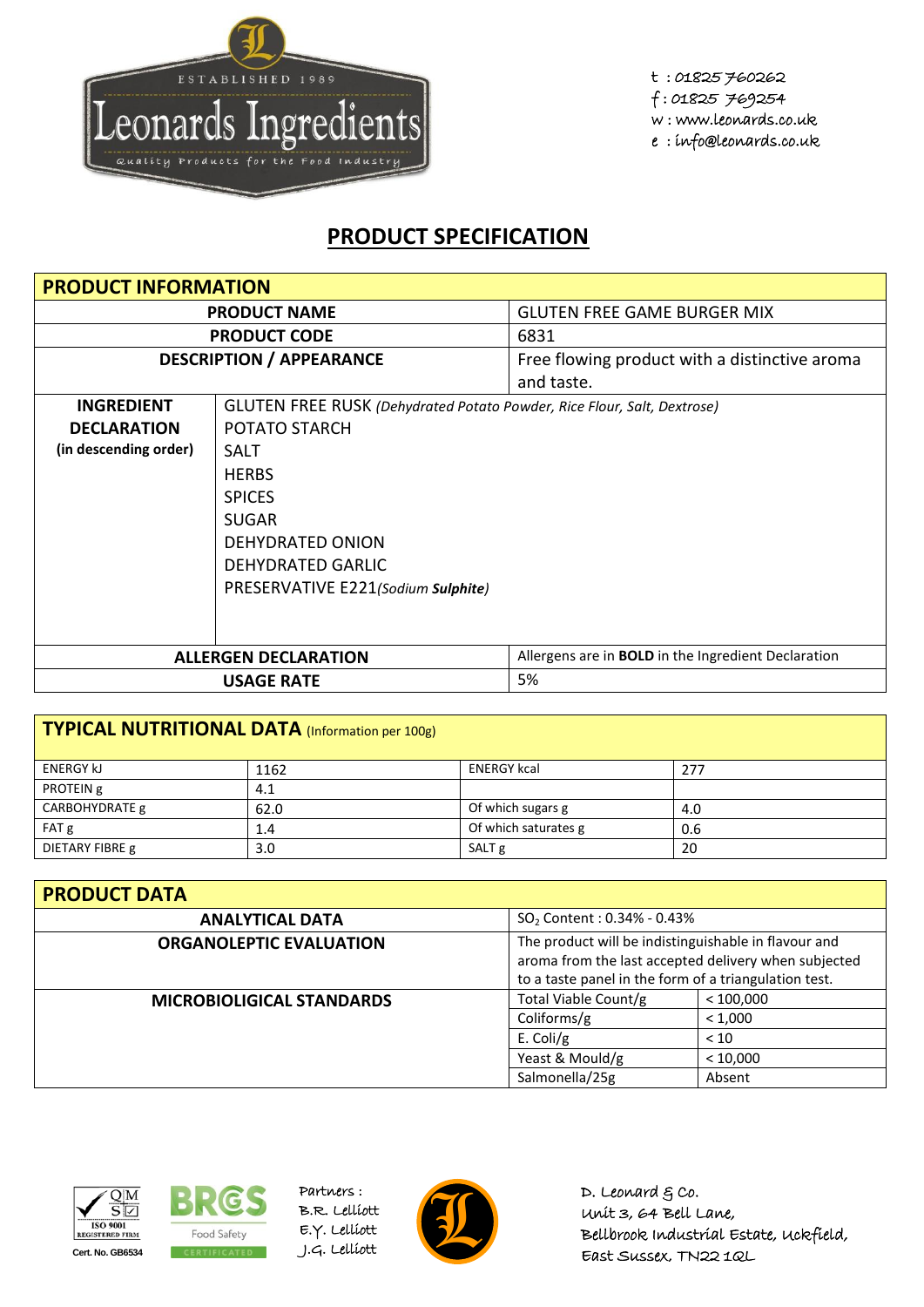

t : 01825 760262 f : 01825 769254 w : www.leonards.co.uk e : info@leonards.co.uk

| <b>STORAGE &amp; PACKAGING</b>    |                                                                                                                           |
|-----------------------------------|---------------------------------------------------------------------------------------------------------------------------|
| <b>PACKAGING</b>                  | EITHER: 0.454 Kg in a 200 gauge, food grade vacuum bag. Five bags in a plastic tub, and                                   |
|                                   | eight tubs in a single walled cardboard box. OR: 4.54 Kg double wrapped in 200 gauge, food                                |
|                                   | grade vacuum bag. Four bags packed into a double walled cardboard box.                                                    |
| <b>LABELLING</b>                  | Best Before Date, Batch Code, Product Name and Product Code, Weight                                                       |
| <b>STORAGE</b>                    | In sealed containers in a cool, dry place, away from direct sunlight and free from<br>infestation                         |
| <b>SHELF LIFE</b>                 | Twelve months from date of manufacture when stored under recommended conditions.                                          |
| <b>HANDLING PROCEDURES</b>        | Normal good manufacturing procedures for non hazardous food ingredients apply                                             |
| <b>LEGISLATION &amp; WARRANTY</b> | The product will be produced in accordance with all current relevant EU Legislation. The                                  |
| <b>STATEMENT</b>                  | information provided is given in good faith and is based upon the product data supplied by<br>the raw material suppliers. |
| <b>CONFIDENTIALITY</b>            | This specification and the information contained within it remains the property of D.                                     |
|                                   | Leonard & Co. and must not be disclosed to any third party without the prior written                                      |
|                                   | consent of D. Leonard & Co.                                                                                               |

| <b>CONTAINS</b>                                             | Yes/No | <b>Source</b>          | <b>Present</b> | <b>Present</b> |
|-------------------------------------------------------------|--------|------------------------|----------------|----------------|
|                                                             |        |                        | on Line        | <b>On Site</b> |
| Cereals containing Gluten: wheat, rye, barley, oats, spelt, | N      |                        |                |                |
| kamut and their hybridized strains.                         |        |                        |                |                |
| <b>Eggs</b>                                                 | N      |                        | N              | N              |
| <b>Fish</b>                                                 | N      |                        | N              | N              |
| <b>Crustaceans</b>                                          | N      |                        | N              | N              |
| <b>Peanuts</b>                                              | N      |                        | N              | N              |
| Soybeans                                                    | N      |                        |                |                |
| <b>Milk from all species</b>                                | N      |                        |                |                |
| <b>Nuts</b>                                                 | N      |                        | N              | N              |
| <b>Celery</b>                                               | N      |                        | v              |                |
| Mustard all forms originating from the mustard plant        | N      |                        | ٧              |                |
| including oils                                              |        |                        |                |                |
| Sesame seeds                                                | N      |                        | v              | v              |
| Sulphur dioxide and sulphites ( >10mg/kg)                   | Υ      | <b>Sodium Sulphite</b> | v              |                |
| <b>Lupins</b>                                               | N      |                        | N              | N              |
| <b>Molluscs</b>                                             | N      |                        | N              | N              |

| Raw Material Breakdown (additives and processing aids): |                       |  |
|---------------------------------------------------------|-----------------------|--|
| Ingredient                                              | <b>Contains</b>       |  |
| Salt                                                    | Anticaking agent E535 |  |
|                                                         |                       |  |
|                                                         |                       |  |

| <b>PRODUCT SUITABILITY</b> |  |                |                              |
|----------------------------|--|----------------|------------------------------|
| Vegetarians                |  | Halal          | $\checkmark$ - not certified |
| Vegan                      |  | Kosher         | $\checkmark$ - not certified |
| <b>Gluten Free</b>         |  | <b>GM Free</b> |                              |





Partners : B.R. Lelliott E.Y. Lelliott



D. Leonard  $g$  co. Unit 3, 64 Bell Lane, Bellbrook Industrial Estate, Uckfield, East Sussex, TN22 1QL